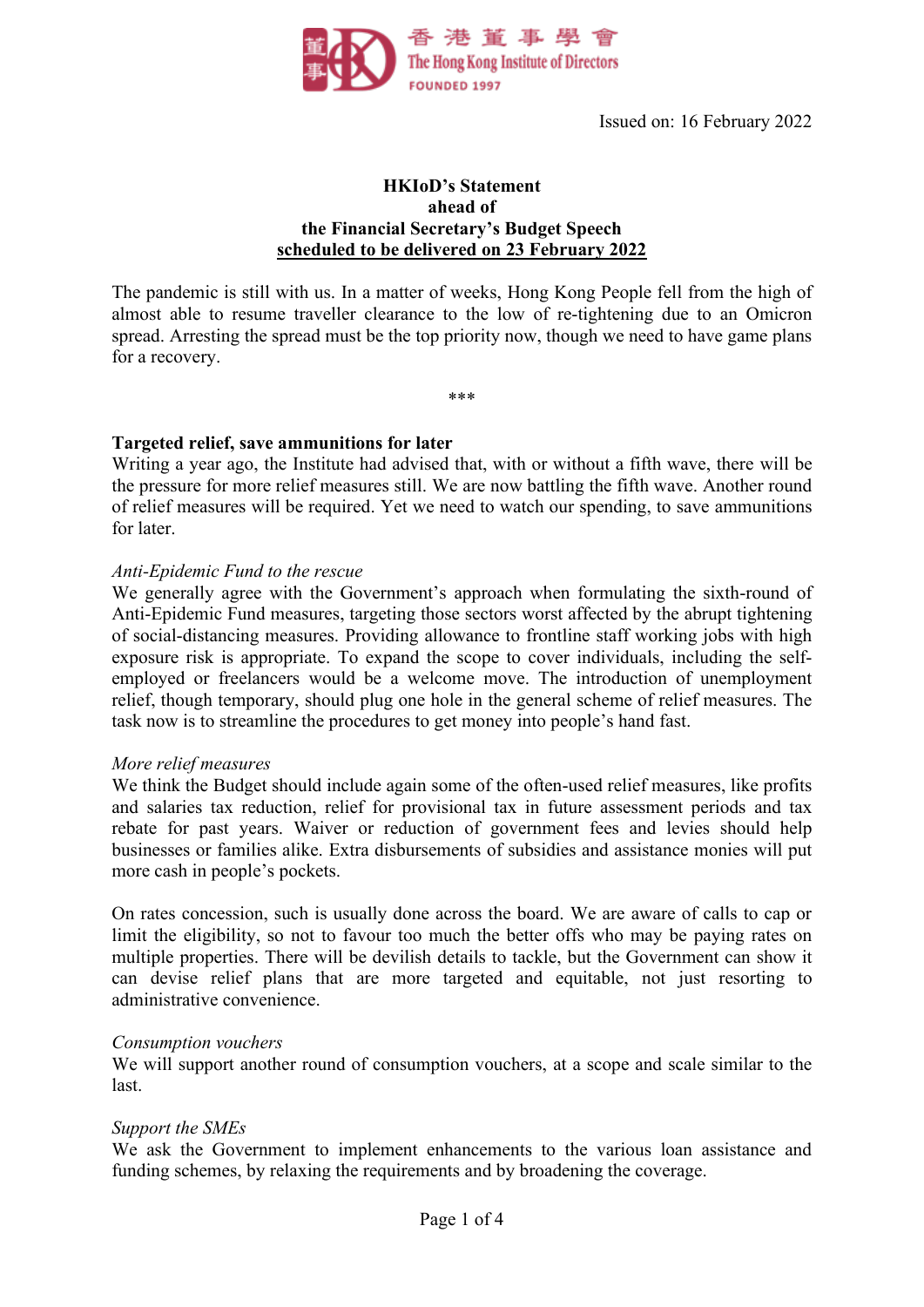

## **A game plan to promote Hong Kong under BEPS 2.0**

The October 2021 BEPS agreement will have significant impact on international tax rules and will bring eventual changes to the Hong Kong corporate tax system. As we have advised before, domestic implementation of the new regime could make Hong Kong less attractive for multinational companies to locate in Hong Kong if we don't have a proper response plan ready.

The EU has also placed Hong Kong into its "grey list" for some tax practices they see as harmful, prompting the Government to commit to amend certain rules within the year 2022.

### *Refresh our tax system to keep us competitive*

We should end the wait for a comprehensive review of the tax regime. The usual argument in defense of the Hong Kong tax system is that it is "simple" and "convenient", and the tax rates are "low". Global trend to reduce corporate tax rate, however, is making the Hong Kong profits tax regime not as attractive as it once was. And the treatment of tax losses under Hong Kong's tax system would also make a simplistic comparison of headline rate misleading. And now, there will be the implementation of BEPS 2.0 and the needed effort to get us off the grey list.

## *Loss-carry back; Group loss relief*

We believe there is now an even stronger case for introducing loss carry-back to help businesses. We also ask the Government to introduce Group Loss Relief.

### *Enhance tax treaty network*

We urge the Government to continue the good effort at building out the network of double taxation treaties, or DTAs, with more urgency on those jurisdictions that are members of RCEP. With the National Government's blessing and support, Hong Kong could join RCEP within the year. An expanded network of DTAs should help Hong Kong promote itself as the super-connector amidst Mainland's Dual Circulation Strategy, and to attract more businesses to choose Hong Kong as the base for their headquarter operations.

### *Tax base*

That there is the problem of Hong Kong relying on too narrow a tax base is nothing new. To introduce a change to taxation will not be any easy political task, we concede, but the process needs to start.

### *Duty on alcoholic beverages*

We are aware of some calls in recent years to re-introduce a duty on alcoholic beverages (wine, beer, etc.). We see merits in the proposal. When tobacco has long been subject to a hefty duty, one would ask why alcohol which is just as much an addictive and health threatening substance has been off the hook. There was the rationale for fashioning and supporting a local wine industry. We think the industry has found its footing. Wine drinkers also lamented they don't seem to have been paying less for the same bottles. Where did the difference go? All in all, wine consumption may have become much more inelastic to be able to withstand the re-imposition of a duty. With bonded warehouse arrangements, the crossborder trade and distribution need not be affected.

# *Betting duty*

We are aware of some calls in recent times to raise the betting duty and some calls to extend the range of sports where bets could be made. What we understand is there has been a sharp increase in bets on football matches, now exceeding that on horse racing. What we know is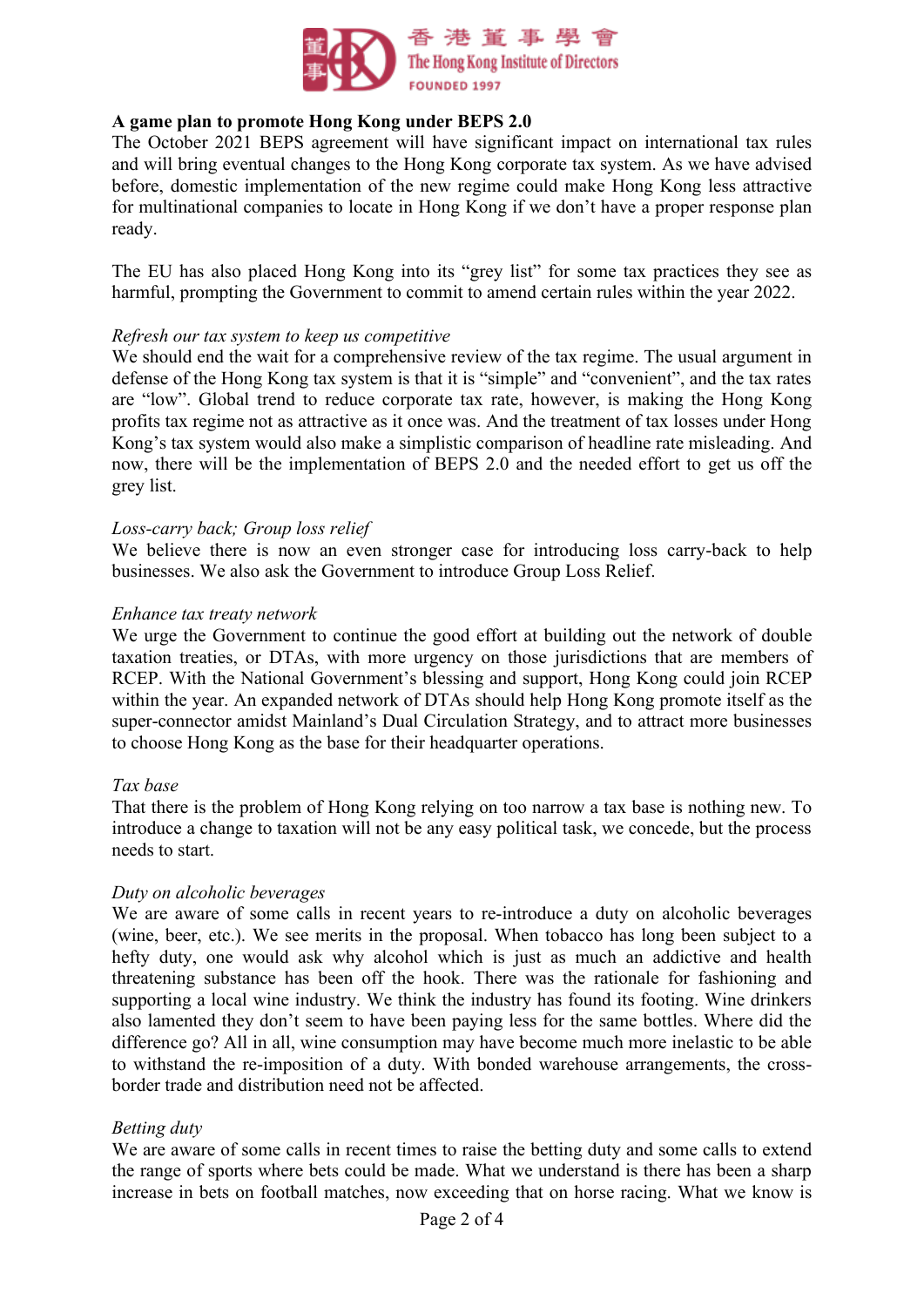

the Government finds it necessary to regularly air public service announcements to warn against gambling addiction.

Like in our comments above regarding duty on alcoholic beverages, the Government may need to think about the potential of driving activities to underground illegal channels. Here, we may also need to assess the potential knock-on effect on the quantum of monies that could go to Jockey Club's charity trust.

## *Budget and Tax policy Unit*

To refresh Hong Kong's tax system to stay competitive requires the resulting tax policies to be ones that support Hong Kong's economic development. Hong Kong' economic development hinges on its ability to play that super-connector role, participating in the domestic circulation while facilitating international circulation. The tax framework should need to be modernized to bolster Hong Kong's strength and to accommodate the newer business models needed to compete.

We share the same view with that of a large segment of the business community, that in the race for economic development Hong Kong will increasingly have to compete in non-tax incentives and advantages. Where talent is an important ingredient in the recipe for success, judicious tax and fiscal policies can in turn make the City an affordable, pleasant place to live, so to keep and attract talent.

Fiscal and tax policy has that much more of a strategic importance. Setting tax policy and collecting the tax are related yet separate tasks. We expect a firmer game plan for the (now called) Budget and Tax Policy Unit to do *its* job.

### **Control spending, free up resources, improve efficiency**

The pandemic may have made more people getting used to doing things digitally on-line. There will be opportunities for enhancing e-government services still, which in turn can free up more space previously occupied or required for in-person government services (e.g., service centres, especially those at or near prime commercial sites or locations). Further digital transformation could see other possibilities to improve on staffing and resources utilisation. The gain in efficiency will translate into savings, which means monies can be spent on other worthy causes.

Better than expected revenue from land sale and transaction stamp duties could do wonder in reducing the deficit once projected for this fiscal year. But with disruption to our economy still anticipated for some time to come, and with recurring expenditures having been rising at a faster rate than revenue, we may be looking at budget deficits to recur. Some measures to control (recurrent) spending would be advisable.

We will advise the Government to have further plans to compress government spending through efficiency improvements.

### **Spend wisely, invest in infrastructure**

The Financial Secretary in his recent blog vouches for counter-cyclical measures to steady the economy. Government money spent wisely also has the potential to buy a better future. Improving infrastructure will mean jobs.

It is about time for another comprehensive transport study, to learn how to round out the rail and road network to make different parts of the territory more accessible. Transit oriented